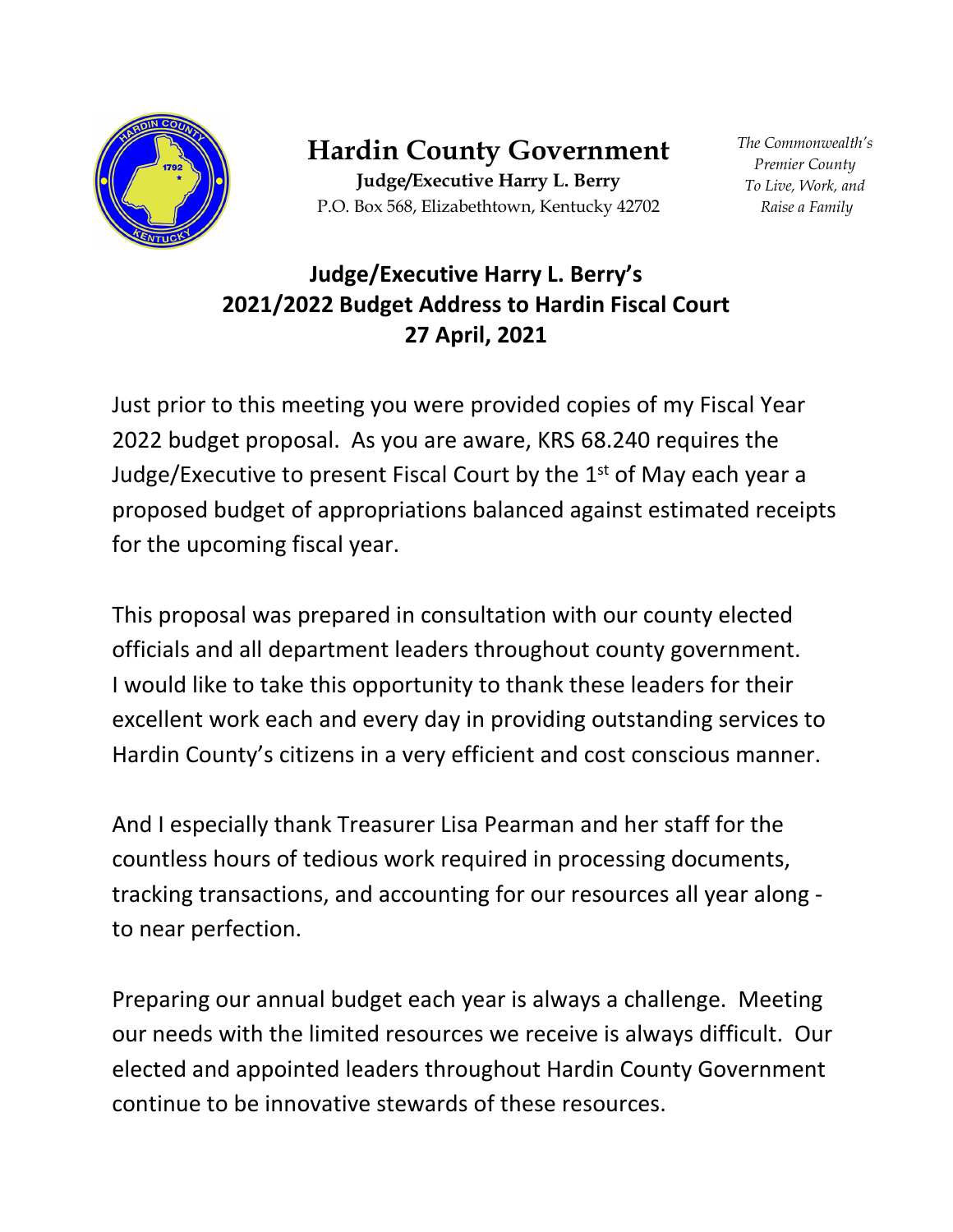Their thrifty approach in the delivery of the services they provide allows us to present to you a structurally balanced Fiscal Year 2022 budget based on current sustainable reoccurring annual income equating to anticipated reoccurring annual costs.

However, the increasing demands imposed upon us, coupled with rising costs and stagnate state revenue sources, continues to make each subsequent budget year more difficult to balance. And while the large increases to pension fund payments were temporarily suspended for this current fiscal year due the COVID-19 pandemic; Fiscal Year 2022 brings the resumption of the annual 12% increase compounded year after year to our state mandated pension payments. Fiscal Year 2022 will see a cumulative 36% increase in pension fund payments when compared to Fiscal Year 2019.

Like any budget, the amounts in this proposal are carefully calculated estimates for both income and expenditures. They are well thoughtout, fine-tuned projections based on analysis of historical trends and years of experience.

Let me stress that these estimates also include revenue projections. Many only view budgets from the spending side of the equation and give little thought to the income side. But as we all know, you can't spend what you don't have. Unless of course you're the Federal Government. Therefore, as a word of caution, if income falls short of expectations - then expenditure limits will also need to be reduced.

So, let's review some of the points of interest in this proposal.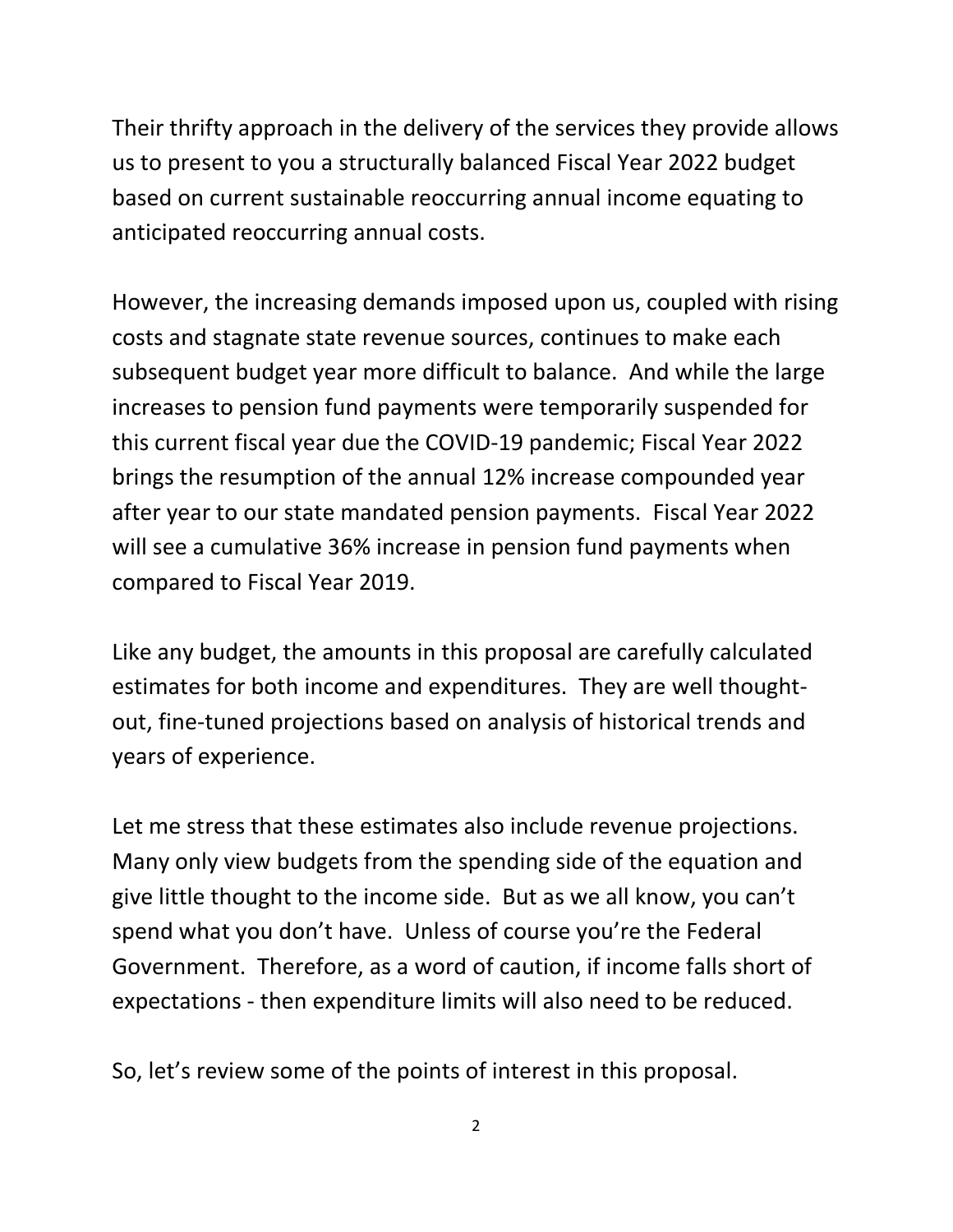While funding for the Jail continues to be a challenge to the county's budget due to decades of inadequate reimbursements from our state government; Jailer Josh Lindblom is doing an outstanding job in controlling expenses for our county detention facility. His budgeted expenditures forecasted in this proposed budget is \$75K less, or almost 1% less, than the current year's budget, which was just a modest increase over the previous year. That will make this 3 years in a row of operating on approximately the same amount of funding.

Considering the impacts of inflation, increasing personnel costs, and rising hazardous duty retirement rates; the jailer's staff is doing an excellent job of holding costs down. I commend Jailer Josh Lindblom for the outstanding job they do with the limited resources available to them. Their innovation and "can do" approach are indeed stretching resources and maximizing results.

This budget proposal projects Hardin County Jail expenses at just under \$9M; again \$75K less than this current year's proposal. To balance the Jail's budget, a \$2.6M transfer from the county's General Fund to the Jail Fund is still required.

The result is Hardin County taxpayers subsidizing 28% of the Jail's costs. This \$2.6M county subsidy is about 1/3 of the \$7.6M in real property taxes the Fiscal Court will receive. As a reminder, no one is jailed for violating county or city ordinances. These prisoners violated state law.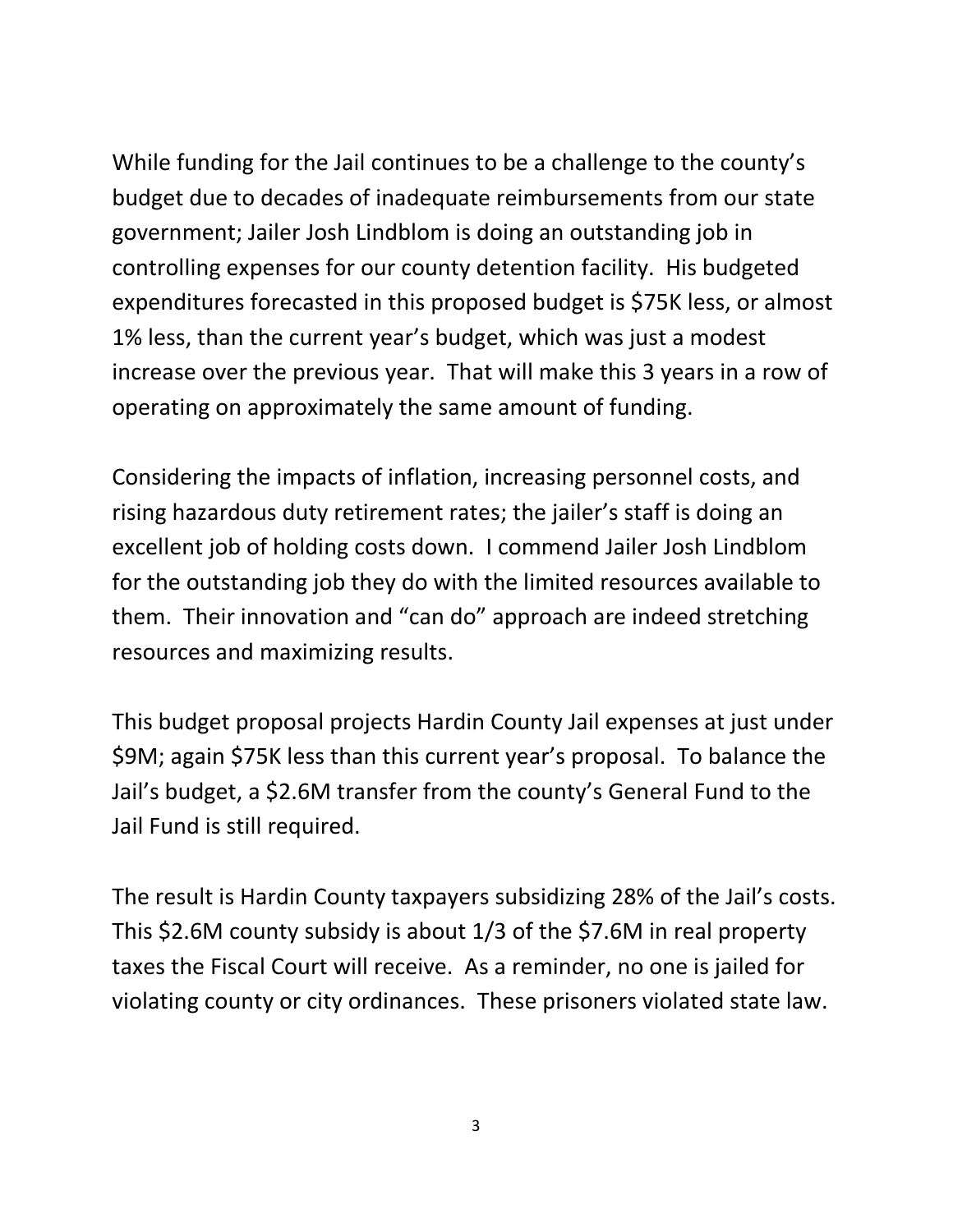On a different note, for the third year in a row, the county's Solid Waste Fund no longer needs to be subsidized by the General Fund.

Paying off most of the landfill's long-term debt, combined with contracting out landfill management and operations almost 2 years ago, relieved county government from hundreds of thousands of dollars in future construction projects, erased the county's annual subsidy for landfill operations, and provided a reliable positive annual cash flow to the county government. The proposed Solid Waste Fund budget reflects a positive balance of over \$1M for the fiscal year.

Also, within this budget proposal, the Hardin County Road Department receives almost \$4.2M in funding; approximately \$500K more than our current fiscal year and \$1.4M more than our last fiscal year. This is due primarily to the \$1M in funds we are able to transfer from Solid Waste revenues plus \$220,000 in Road Department reserves we will utilize to help pay for a bridge replacement on Miller Road.

With that said, the Road Fund's annual reoccurring revenues continues to be \$600K less than they were six years ago when the General Assembly dramatically reduced the state's gasoline tax; the road department's primary funding source. This has caused a 40% reduction in reoccurring annual asphalt work for the 7th straight year.

Let me remind you, not a penny of your property taxes go toward the maintenance of county roads - or state roads for that matter. Proceeds from the motor fuels tax, commonly referred to as the gasoline tax, is essentially the sole source of reoccurring road funding.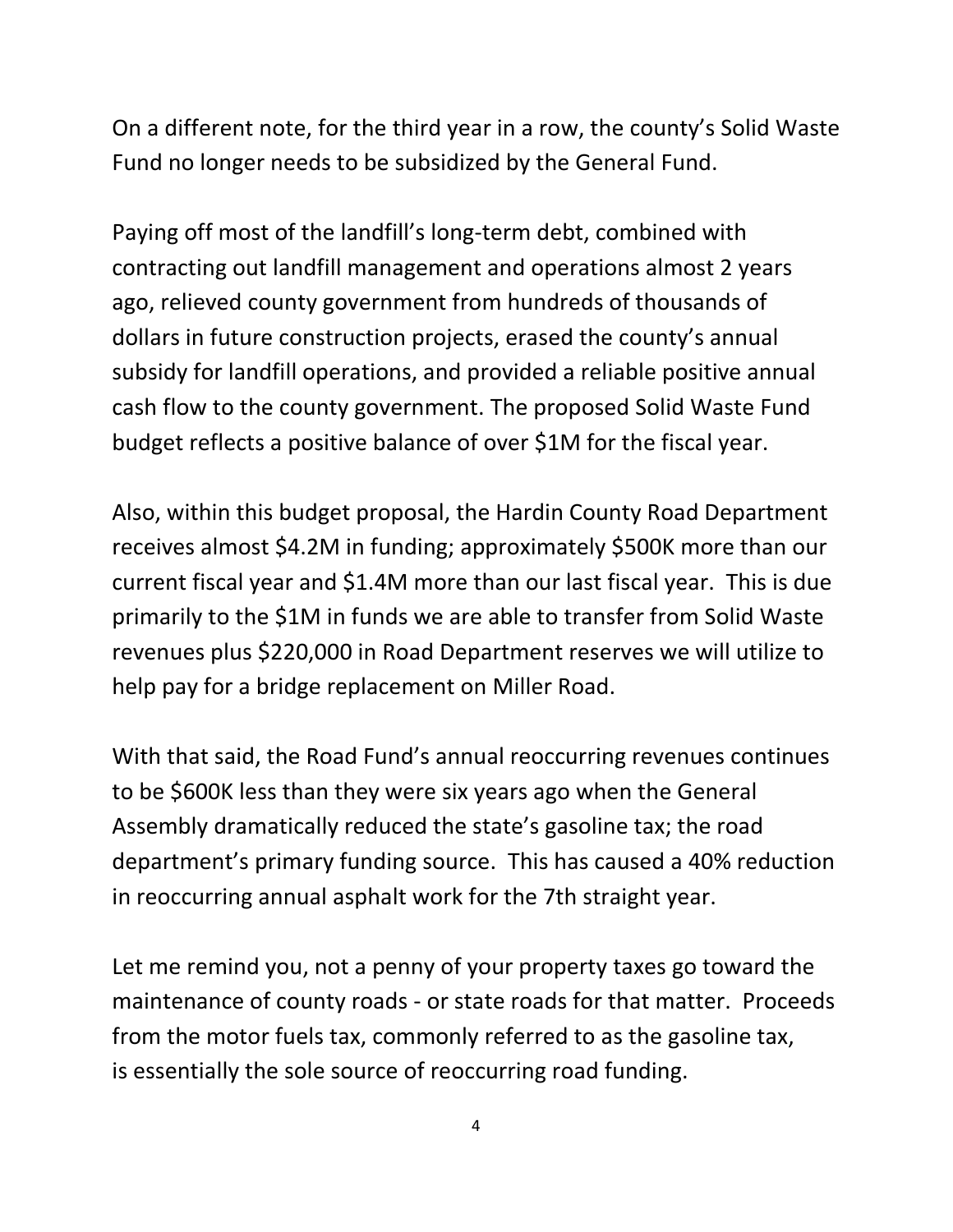Sadly, the General Assembly once again failed to take actions this year to curtail the rapid decline in the condition of state and county roads.

Also included in this budget proposal is almost \$2.6M to operate the county-wide 911 system. Our decision 3 years ago to shift 911 fees from the landline phone bills to the property tax statements allowed our 911 center to become self-sufficient; meaning it no longer needs to be subsidized by the General Fund.

Changing our collection method not only allows 911 operations to be self-sustaining, but it also made possible a significant upgrade to our emergency communications. These improvements greatly enhance our connectivity with first responders and assists with preparations for the Next Generation of 911; thereby keeping Hardin County on the leading edge of 911 services.

Another area of interest in this budget proposal include over \$1M being allocated from the General Fund to support the Hardin County Library System. As we have discussed numerous times, Hardin County is one of a handful of counties supporting library services directly from its General Fund. The vast majority of Kentucky county libraries are supported by a local library taxing district.

Hardin County Animal Care and Control is funded at nearly \$880K for next year; almost exactly the same as this current year. The income to support Animal Care and Control is derived from \$280K in fees and some very generous community donations. This leaves a gap in funding of \$600K required to be supplemented from the county's General Fund tax revenue.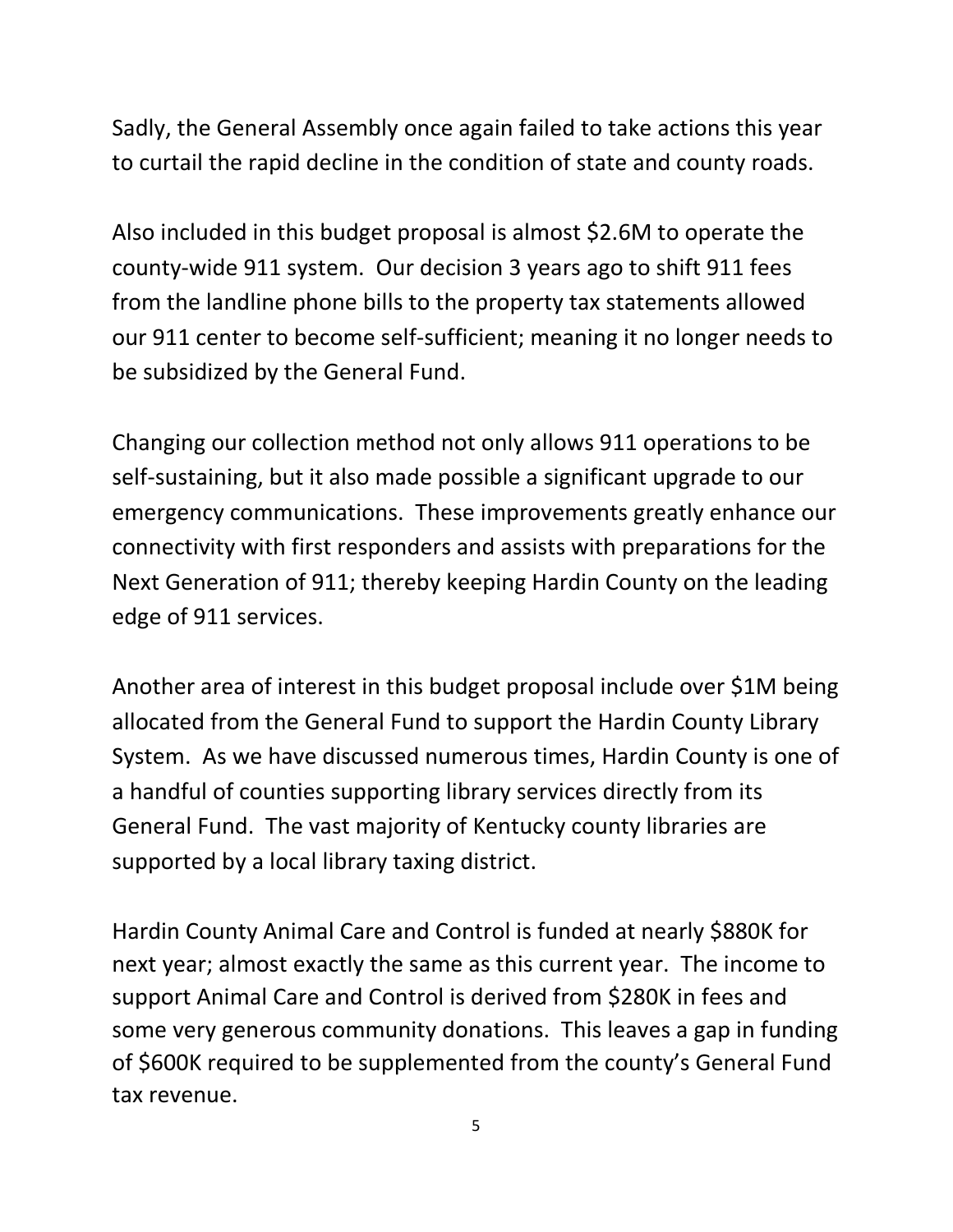Also noteworthy in this budget is just under \$6M in funding to operate the county's Emergency Medical Services (EMS). Included in their budget is the cost of remounting one ambulance, adding a Quality Assurance Officer, and replacing the shift leader's vehicle.

And of course, there is funding in the proposal to sustain the operations of other essential services provided by our Engineering, IT, Building Code, Emergency Management, and Finance departments and offices.

To summarize, my proposed overall budget is \$45.3M, including \$44.6M for operations plus \$715K of remaining state funded BRAC infrastructure improvements. It is a structurally balanced budget; meaning current expenses are truly balanced with current income. No programs or service are being reduced.

However, on the down side, even with the proposed 2% Cost of Living increase included in this budget, Hardin County employees continue to be paid significantly less when compared to similar sized counties.

County roads are crumbling due to the gross underfunding from the state legislature for the last 6 years.

Our library continues to be one of the smallest and most poorly funded per capita in Kentucky. And while my proposal does include an additional \$400K expenditure to help with a roof rehabilitation project for the library; other deferred building repairs and maintenance issues continue to be looming concerns for the library.